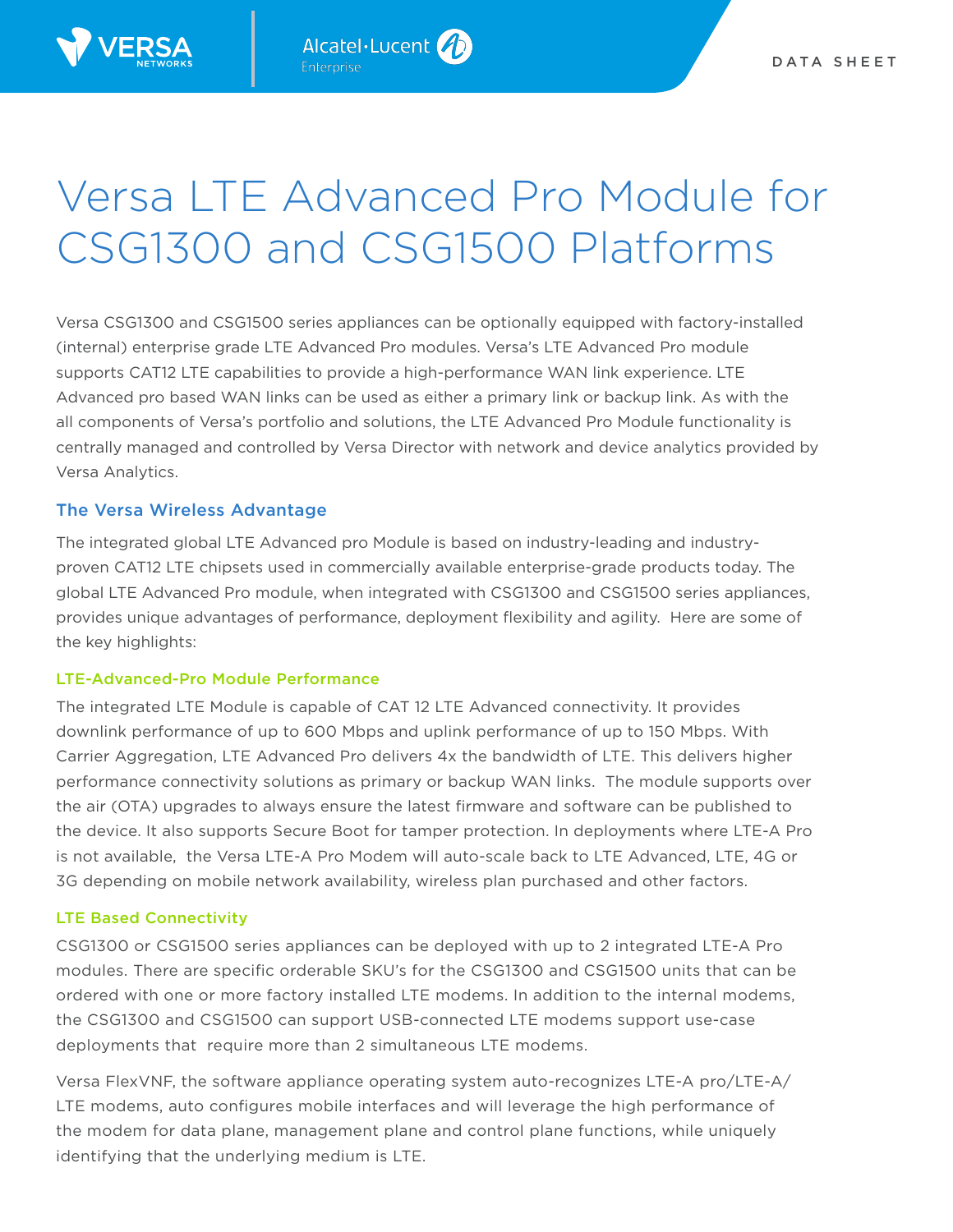Versa FlexVNF manages individual LTE interfaces based on specific deployment configurations as a primary WAN interface as well as a backup WAN link that will only be activated upon failure or SLAviolation of SD-WAN traffic steering policies. All features (routing, SD-WAN, Security) of Versa FlexVNF can be applied and leverage the LTE interface.

In addition to supporting fully featured services over LTE and managing traffic traversing the LTE interface, Versa FlexVNF also has the contextual intelligence of identifying volume and rate of data and control traffic to ensure effective utilization of LTE network resources. Examples of this intelligence and advanced control are LTE Focused Dynamic SD-WAN Probes, Adaptive Probing capabilities and suppression.

#### SIM Cards Support

CSG1300 and CSG1500 appliances come equipped with 2 nano-SIM card slots, each SIM slot maps to a specific radio module. If the unit is ordered with one LTE-A Pro modem, the modem is installed and identified on internal mobile slot #1. If the unit is ordered with two LTE-A Pro modems, then both mobile module slots within the appliance are populated, and each SIM card slots map to each LTE slot accordingly. SIM cards are externally accessible, located behind easily identifiable SIM slot doors. SIM slot doors are designed to ensure you can easily insert or remove SIM cards while still keeping SIM cards secured.

Versa CSG1300 and CSG1500 units do not ship with SIM cards pre-installed. Customers will need to purchase to purchase SIM card(s) from an available mobile provider. Versa recommends using preactivated SIM cards to ensure the most positive experience in deployment.

Once inserted, SIM cards are auto detected by the platform and platform connects to the recognized LTE-A Pro/LTE-A/LTE/4G/3G network accordingly. SIM cards can also be host-swapped, enabling a fast and easy transition from one mobile network provider to another. Upon insertion of a new Sim card, CSG1300 and CSG1500 appliance will auto-detect the new SIM card and connect to the corresponding mobile network.

#### Agility

The CSG1300 or CSG1500 series appliances with the installed LTE-A Pro module are certified to be operated across global regions. Please refer to CSG1300 and CSG1500 hardware documentation for more details.

The Versa LTE-A Pro Module is firmware based and comes pre-installed with 3 carrier specific plus one generic image. Customers can upgrade or replace these images as necessary to address their specific network requirements.

The LTE-A Pro module, when it detects a SIM card has been inserted, will identify the appropriate firmware image and mobile operator settings based on the details detected from the inserted SIM. In most deployment scenarios, a generic firmware image will be used.

Firmware based operation allows Versa modems to connect to LTE-A Pro/LTE-A/LTE/4G/3G network with flexibility and adopt updates if/when needed by the carrier.

#### Region Frequency Mapping

The factory-installed Versa LTE-A Pro Module for the CSG1300 and CSG1500 is provided with only one orderable SKU to provide global coverage. You can see the supported mobile network and frequency band coverage in the Specifications Table below.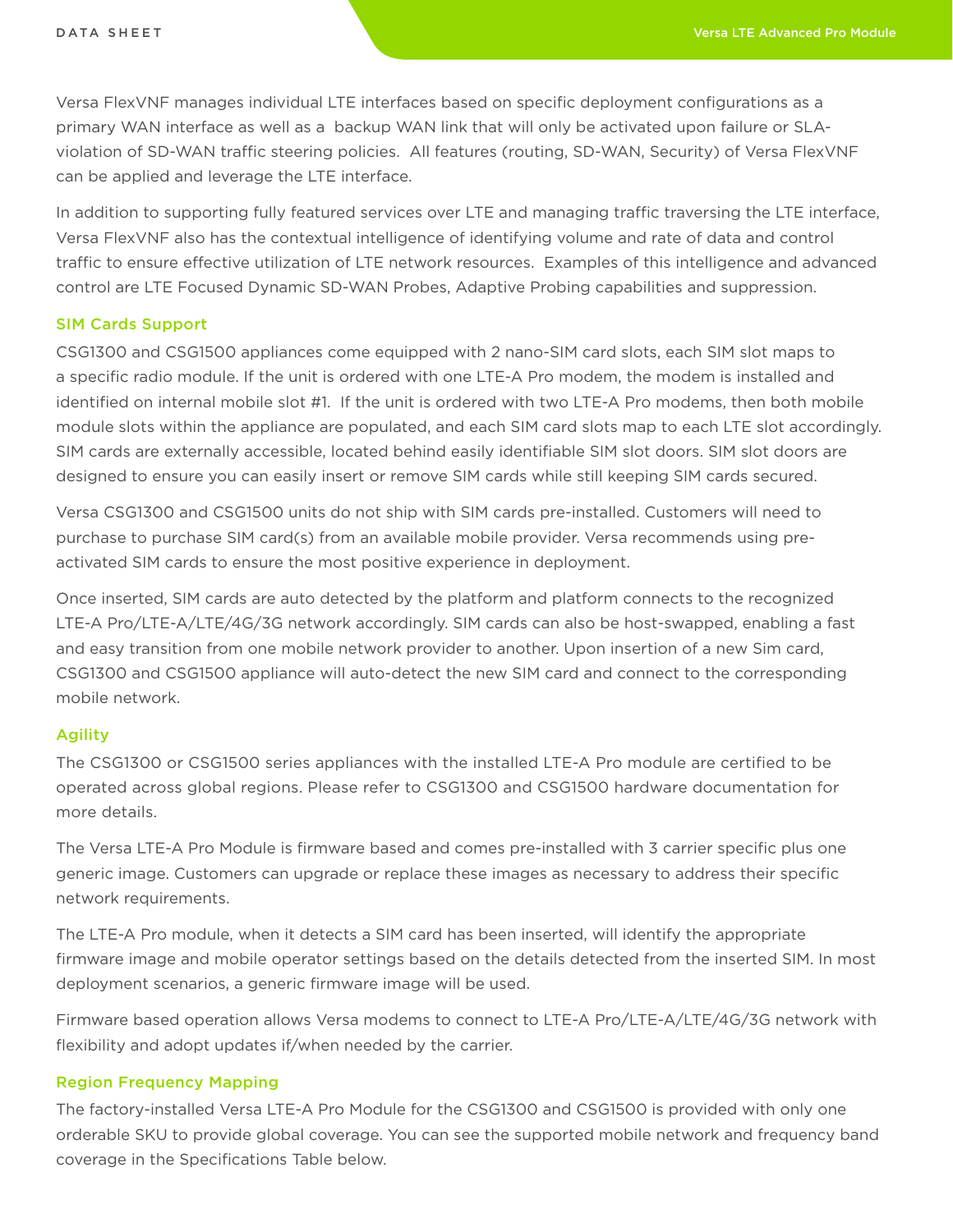# Specifications

| <b>Band</b>             | <b>Description</b>   | <b>Frequencies / MHz</b>         | <b>APAC Modem</b> | <b>Americas &amp; EMEA Modem</b> |
|-------------------------|----------------------|----------------------------------|-------------------|----------------------------------|
| $\mathbf{1}$            | IMT Core Band        | 1920-1980, 2110-2170             | $\bullet$         | $\bullet$                        |
| $\overline{2}$          | <b>PCS 1900</b>      | 1850-1910, 1930-1990             |                   | $\bullet$ $\bullet$              |
| $\overline{\mathbf{3}}$ | GSM 1800             | 1710-1785, 1805-1880             | $\bullet$         | $\bullet\bullet$                 |
| 4                       | AWS                  | 1710-1755, 2110-2155             |                   | $\bullet$ $\bullet$              |
| 5                       | 850 (US, Korea etc.) | 824-849, 869-894                 | $\bullet$         | $\bullet$ $\bullet$              |
| $\bf 6$                 | 850 (Japan #1)       | 830-840, 875-885                 | $\bullet$         |                                  |
| $\overline{7}$          | <b>IMT Extension</b> | 2500-2570, 2620-2690             | $\bullet$         | $\bullet$                        |
| 8                       | <b>GSM 900</b>       | 880-915, 925-960                 |                   | $\bullet\; \bullet$              |
| 9                       | 1700 (Japan #2)      | 1749.9-1784.9, 1844.9-1879.9     |                   |                                  |
| 11                      | Lower PDC            | 1427.9 - 1447.9, 1475.9 - 1495.9 | $\bullet$         |                                  |
| 12                      | <b>US 700</b>        | 699-716, 729-746                 |                   | $\bullet$                        |
| 13                      | <b>US 700</b>        | 777-787, 746-756                 |                   | $\bullet$                        |
| 17                      | <b>US 700</b>        | 704-716, 734-746                 |                   |                                  |
| 18                      | 850 (Japan #4)       | 815-830, 860-875                 | $\bullet$         |                                  |
| 19                      | 850 (Japan #5)       | 830-845, 875-890                 | $\bullet$         |                                  |
| 20                      | 800 Digital Dividend | 832-862, 791-821                 |                   | $\bullet$                        |
| 21                      | 1500 (Japan #6)      | 1447.9-1462.9, 1495.9-1510.9     | $\bullet$         |                                  |
| 25                      | <b>Extended PCS</b>  | 1850-1915, 1930-1995             |                   | $\bullet$                        |
| 26                      | <b>Extended CLR</b>  | 814-849, 859-894                 |                   | e                                |
| 28                      | APAC                 | 703-748, 758-803                 |                   |                                  |
| 29                      | Lower SMH blocks     | n/a, 716 - 728                   |                   | $\bullet$                        |
| 30                      | WCS blocks A/B       | 2305-2315, 2350-2360             |                   | $\bullet$                        |
| 38                      | IMT-E                | 2570-2620                        |                   |                                  |
| 39                      | China TDD            | 1880-1920                        |                   |                                  |
| 40                      | China TDD            | 2300-2400                        |                   |                                  |
| 41                      | BRS / EBS            | 2496-2690                        | $\bullet$         | ●                                |
| 125                     | WCS blocks C/D       | 2315-2318, 2347-2350             |                   |                                  |

(\*) Versa recommends to check and confirm carrier frequencies before ordering specific models

# •**WCEMA** •**FDD LTE** •**TDD LTE**